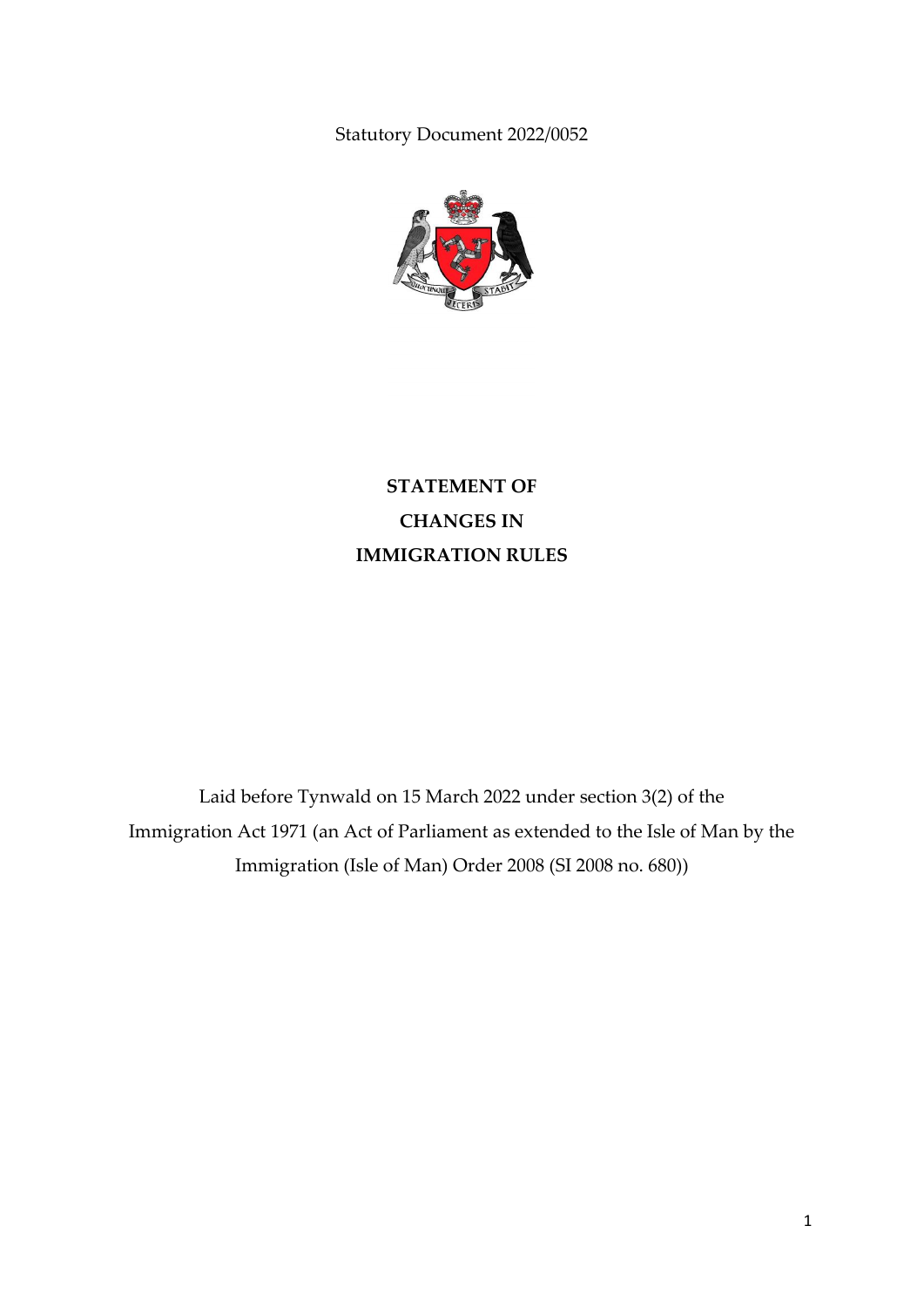The Minister for the Cabinet Office has made the following changes to the Immigration Rules laid down as to the practice to be followed in the administration of the Immigration Act 1971<sup>1</sup> (of Parliament) as it has effect in the Isle of Man<sup>2</sup> for regulating entry into and the stay of persons in the Isle of Man and contained in the Statement laid before Tynwald on 17 May 2005<sup>3</sup> .

## **Commencement**

The changes set out in this Statement of Changes in Immigration Rules come into operation on 14 February 2022.

# **Changes to Introduction**

- 1.1 In paragraph 6 (Interpretation), after the definition of "Worker (Intra Company Transfer) Migrant, insert—
	- "**"Worker (Seasonal) Migrant"** means a person granted entry clearance or leave to enter under Part 2A of Appendix W to these Rules, who has come or is coming to the Isle of Man to fill a temporary vacancy that cannot be filled by a suitable settled worker.".

# **Changes to Part 8**

- 8.1 For paragraph 319AA(b), substitute—
	- "**"Relevant Worker Migrant"** means a Worker Migrant or Worker (Intra Company Transfer) Migrant who has been granted or deemed to have been granted leave under Appendix W of these Rules.".

**.** 

<sup>1</sup> 1971 c. 77

<sup>2</sup> See the Immigration (Isle of Man) Order (S.I. 2008 No 680)

<sup>3</sup> S.D. 62/05 amended by S.D.692/05, S.D. 442/06, S.D. 547/06, S.D. 781/06, S.D. 871/06, S.D. 124/07, S.D. 303/07, S.D. 534/07, S.D. 02/08, S.D. 500/08, GC 32/09, GC 35/09, GC 14/10, GC 26/10, GC 02/11, SD 518/11, SD 40/12, SD 0288/12, SD 0625/12, SD 0657/12, SD250/13, SD 302/13, SD 345/13 ,SD 2014/0004, SD 2014/0082, SD 2014/241, SD2014/314 , SD2014/324, SD2015/0265, SD2015/0386, SD2016/0092, SD2016/0175, SD5016/0211, SD2017/0066, SD2017/0183, SD2017/0314, SD2018/0084, SD2018/0134, SD2018/0328, SD2019/0119, SD2019/0143, SD2019/0330, SD2019/0380, SD2020/0011, SD2020/0070, SD2020/0088, SD2020/0140, SD2020/0316, SD2020/0344 SD2020/0467, SD2020/0497, SD 2021/0002, SD2021/0155, SD2021/0216, SD2021/0304 and SD2021/0358.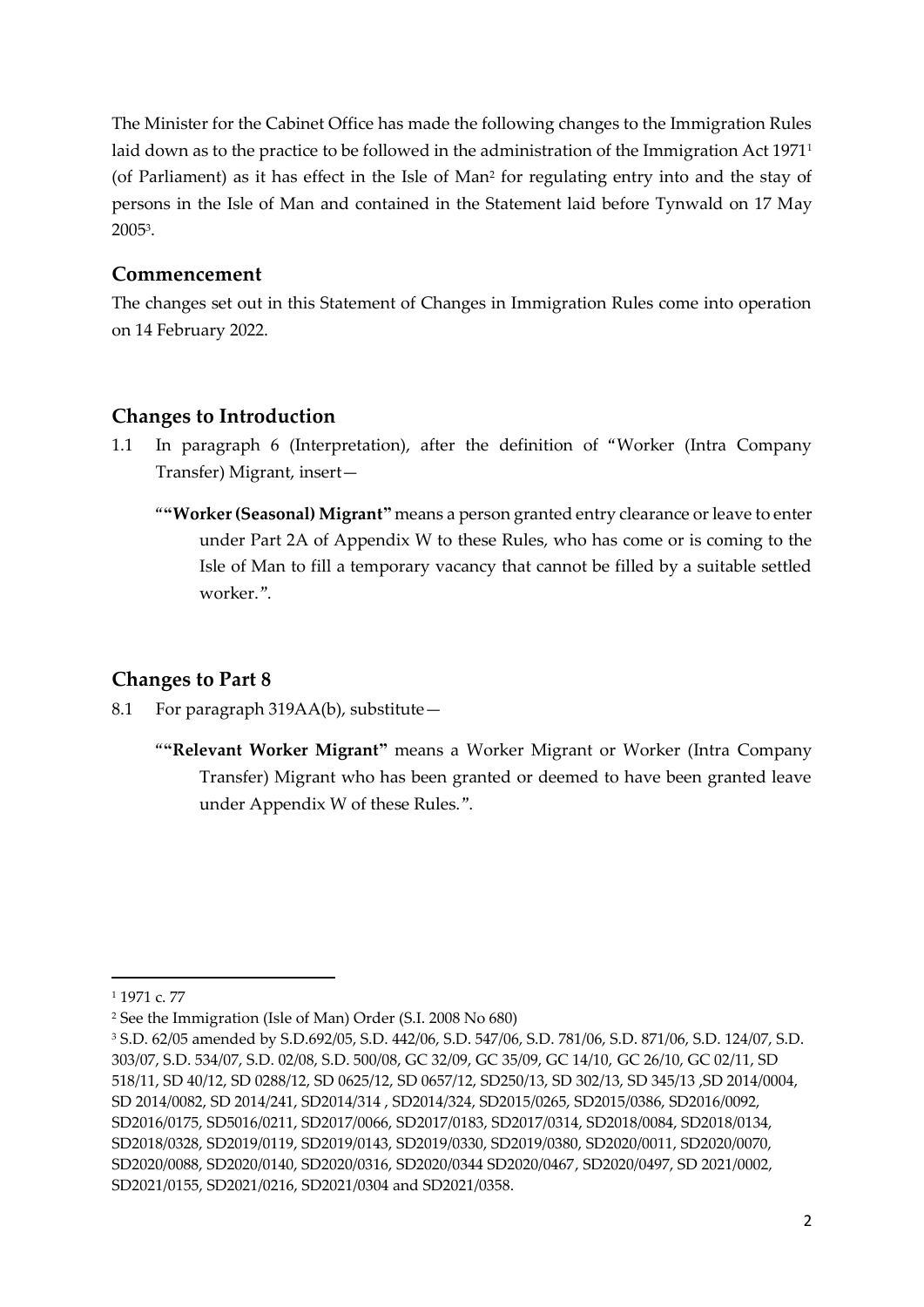# **Changes to Appendix C**

- C1. In paragraph 1A(b), after "Worker Migrant,", insert "Worker (Intra Company Transfer) Migrant,".
- C2. In paragraph 1A(c), after "Tier 4 Migrant", insert "or Worker (Seasonal) Migrant".
- C3. For paragraph  $1A(f)$ , substitute
	- "(f) Where the applicant is applying as a Worker Migrant, Worker (Intra Company Transfer) Migrant, Worker (Seasonal) Migrant, Tier 1 Migrant or Tier 5 Migrant, the funds must have been under their own control on the date of the application and for the period specified in (b) or (c) above (as relevant);".
- C4. In paragraph 1A(g), for "or is a Worker Migrant", substitute "or is a Worker Migrant or Worker (Intra Company Transfer) Migrant".
- C5. In paragraph 1A(i), for "No points will be awarded unless the money is", substitute "Funds must be".
- C6. In paragraph 1B—
	- (a) for "Worker Migrant,", substitute ", Worker Migrant, Worker (Intra Company Transfer) Migrant"; and
	- (b) for "Relevant Worker Migrant", substitute "Relevant Worker Migrant or Relevant Worker (Intra Company Transfer) Migrant".
- C7. In paragraph 1B(a)(i)(3), after "Tier 4 Migrant", insert ", Worker (Seasonal) Migrant".
- C8. In paragraph 1B(b)(i)(3), after "Tier 4 Migrant", insert ", Worker (Seasonal) Migrant".
- C9. In paragraph 1B(c)(i)(3), after "Tier 4 Migrant", insert ", Worker (Seasonal) Migrant".
- C10. For the heading before paragraph 4. substitute "Worker Migrants, Worker (Intra Company Transfer) Migrants and Worker (Seasonal) Migrants".
- C11. For the table in paragraph  $5(a)$ , substitute  $-$

 $^{\prime\prime}$ 

| <b>Category of Application</b>                 | Level of Funds |
|------------------------------------------------|----------------|
| Worker Migrant                                 | £945           |
| Transfer)   $£945$<br>Worker<br>(Intra Company |                |
| Migrant                                        |                |
| Worker (Seasonal) Migrant                      | £945           |

".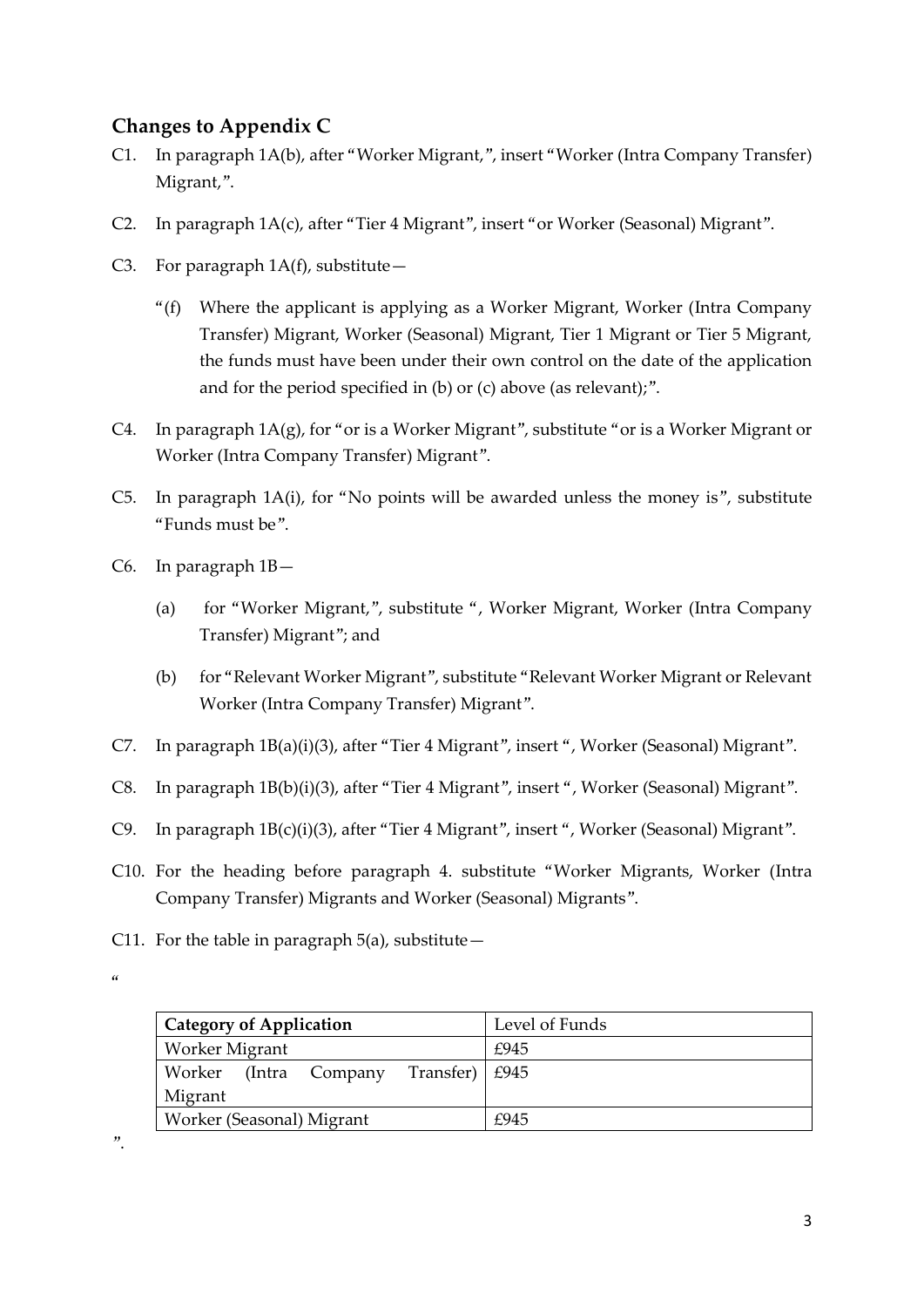- C12. For paragraph 5(b), substitute—
	- "(b) the applicant has entry clearance, leave to enter or leave to remain as:
		- (i) a Tier 2 Migrant prior to 6 April 2018;
		- (ii) a Worker Migrant;
		- (iii) a Worker (Intra Company Transfer) Migrant;
		- (iv) a Worker (Seasonal) Migrant;
		- (v) a Minister of Religion, Missionary or Member of a Religious Order;
		- (vi) a Work Permit holder;
		- (vii) a UK Tier 2 Migrant;
		- (viii) a UK Tier 2 (Intra Company Transfer) Migrant;
		- (ix) a UK Skilled Worker;
		- (x) a UK Intra company Transfer Migrant; or
		- (xi) a UK Intra company Graduate Trainee Migrant; or".

### **Changes to Appendix W**

W1. In the Definitions section of Appendix W, for the definition of "supplementary employment", substitute—

#### **"supplementary employment"**:

- (a) In the case of a Worker Migrant and Worker (Intra Company Transfer) Migrant means other employment which appears in Part 7 of this Appendix, or in the same profession and at the same professional level as that which the migrant is being employed to do, provided that:
	- (i) the migrant remains working for the Employer in the employment that the Confirmation of Employment records that the migrant is being employed to do; and
	- (ii) the other employment does not exceed 20 hours per week and takes place outside of the hours when the migrant is contracted to work for the Employer in the employment the migrant is being sponsored to do; and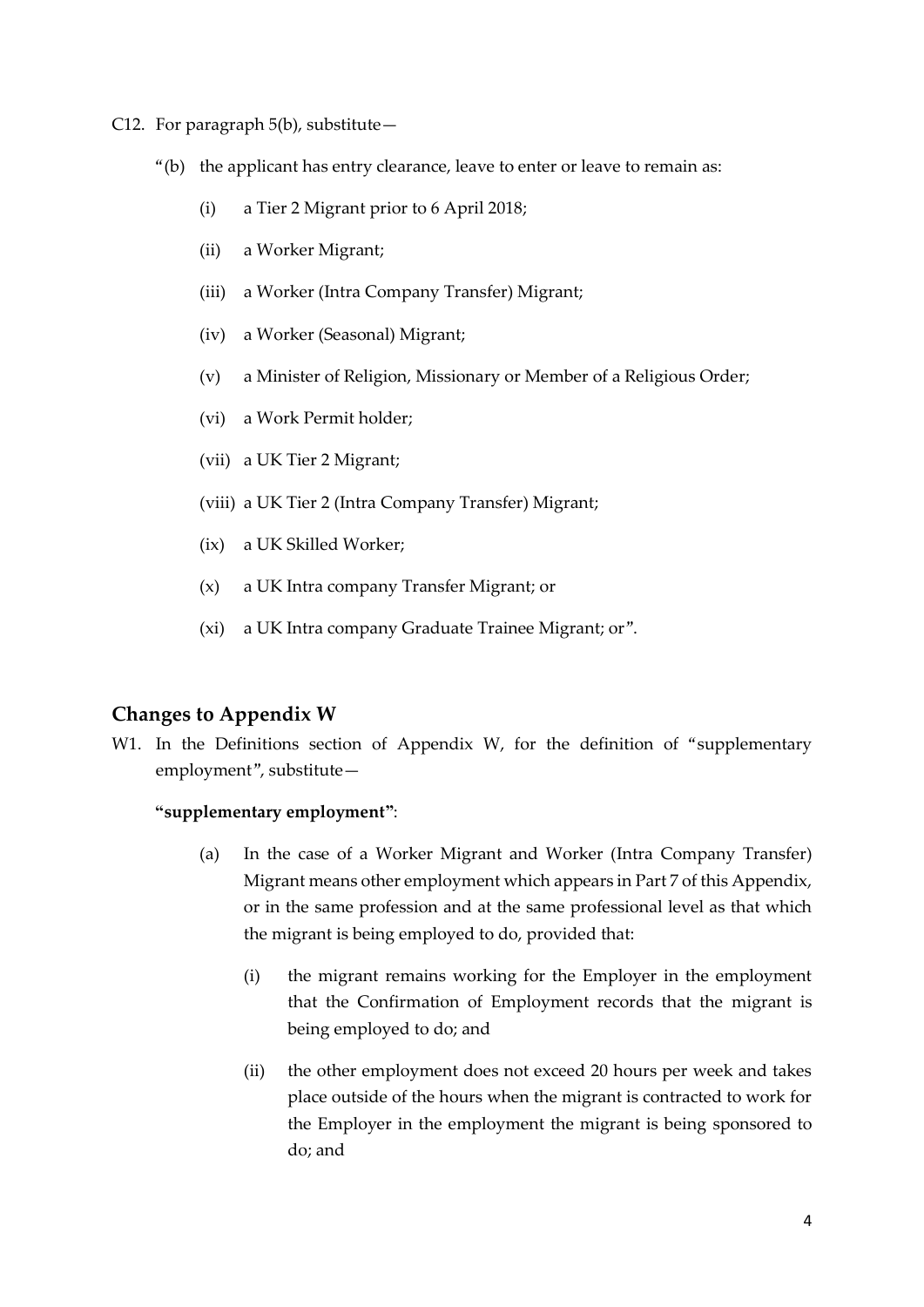- (b) in the case of a Worker (Seasonal) Migrant means any other employment which appears as an eligible SOC code listed under section 5 of the Confirmation of Employment guidance document, provided that:
	- (i) the migrant remains working for the Employer in the employment that the Confirmation of Employment records that the migrant is being employed to do; and
	- (ii) the total combined working hours of any supplementary employment roles do not exceed the total number of hours that is confirmed on the Worker (Seasonal) Migrant's primary employment as stated on their current valid Confirmation of Employment.".
- W2. In the Definitions section of Appendix W, after the definition of "the same employer", insert—
	- ""**work for a third party**" means work done for a business which is not the one named on the current valid Confirmation of Employment, and the work carried out for that business falls outside of the definition of "supplementary employment".".
- W3. For paragraph  $1.1(1)(a)$ , substitute -
	- "(a) For Worker Migrants and Worker (Intra Company Transfer) Migrants, the salary the migrant is to be paid must be:
		- (i) a minimum of  $£20,800$ ; or
		- (ii) the appropriate rate for the Standard Occupational Classification (SOC) code, as set out in Part 7 of This Appendix, that is recorded on the migrant's current valid Confirmation of Employment,

whichever is the higher.

- (aa) For Worker (Seasonal) Migrants, the salary the migrant is to be paid must be a minimum of £20,800 per annum calculated on a pro rata basis for the period of engagement (which must not exceed 9 months).
- W4. For paragraph  $1.1(2)$ , substitute -
	- "(2) Salary must be paid to the Worker Migrant, Worker (Intra Company Transfer) Migrant or Worker (Seasonal) Migrant and not to any third party or nominee on their behalf.".
- W5. In paragraph  $1.1(3)$  -
	- (a) before the words "Indefinite Leave to Remain", insert "Limited or"; and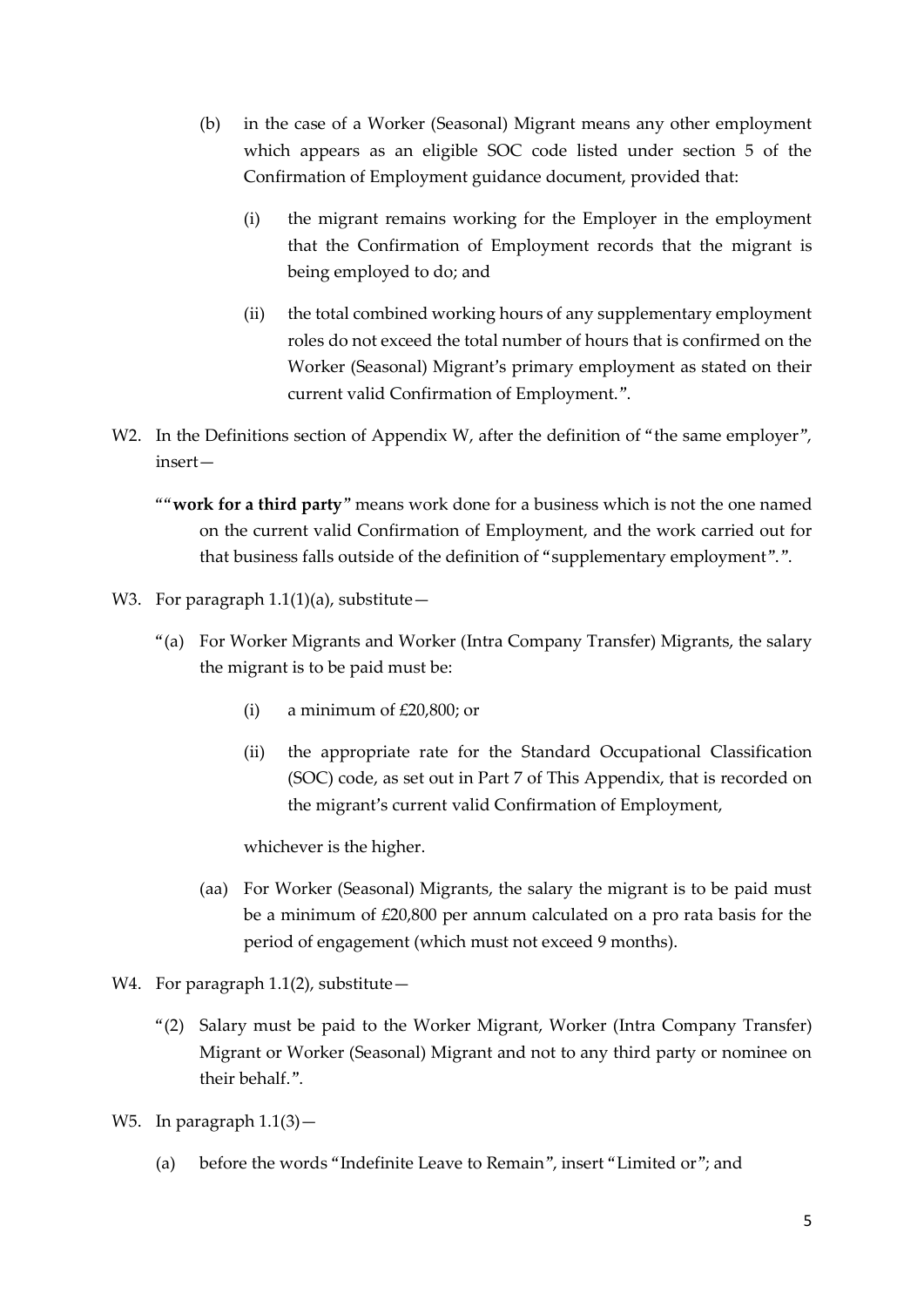- (b) after the words "paragraph 1.1.1 below as evidence of the", insert "appropriate".
- W4. In paragraph 1.1.1(1), for "pecified", substitute "specified".
- W5. In paragraph 2.2(1)(j), for "or 2211 Medical practitioners.", substitute "2211 Medical practitioners or 2215 Dental practitioners.".
- W6. For paragraph 2.3(6), substitute -
	- "(6) Where the applicant's most recent grant of leave is as a:
		- (a) Worker Migrant;
		- (b) Worker (Intra Company Transfer) Migrant;
		- (c) Worker (Seasonal) Migrant;
		- (d) Tier 2 Migrant under the Rules in effect on or before 2 April 2018;
		- (e) Tier 2 (Intra Company Transfer) Migrant under the Rules in effect on or before 5 April 2018;
		- (f) Tier 5 (Temporary Worker) Migrant;
		- (g) UK Tier 2 Migrant;
		- (h) UK Tier 2 (Intra-Company Transfer) Migrant;
		- (i) UK Skilled Worker;
		- (j) UK Intra Company Transfer Migrant; or
		- (k) UK Intra Company Graduate Trainee,

the applicant must demonstrate they have been paid the appropriate rate for their employment. The applicant must provide the Specified Documents at paragraph 2.3.1. of this Appendix.".

- W7. For paragraph  $2.3(10)(a)$ , substitute -
	- "(a) have, or have last been granted, entry clearance, leave to enter or leave to remain in the Isle of Man as:
		- (i) a Worker Migrant,
		- (ii) a Worker (Intra Company Transfer) Migrant,
		- (iii) a Worker (Seasonal) Migrant,
		- (iv) a Tier 1 Migrant,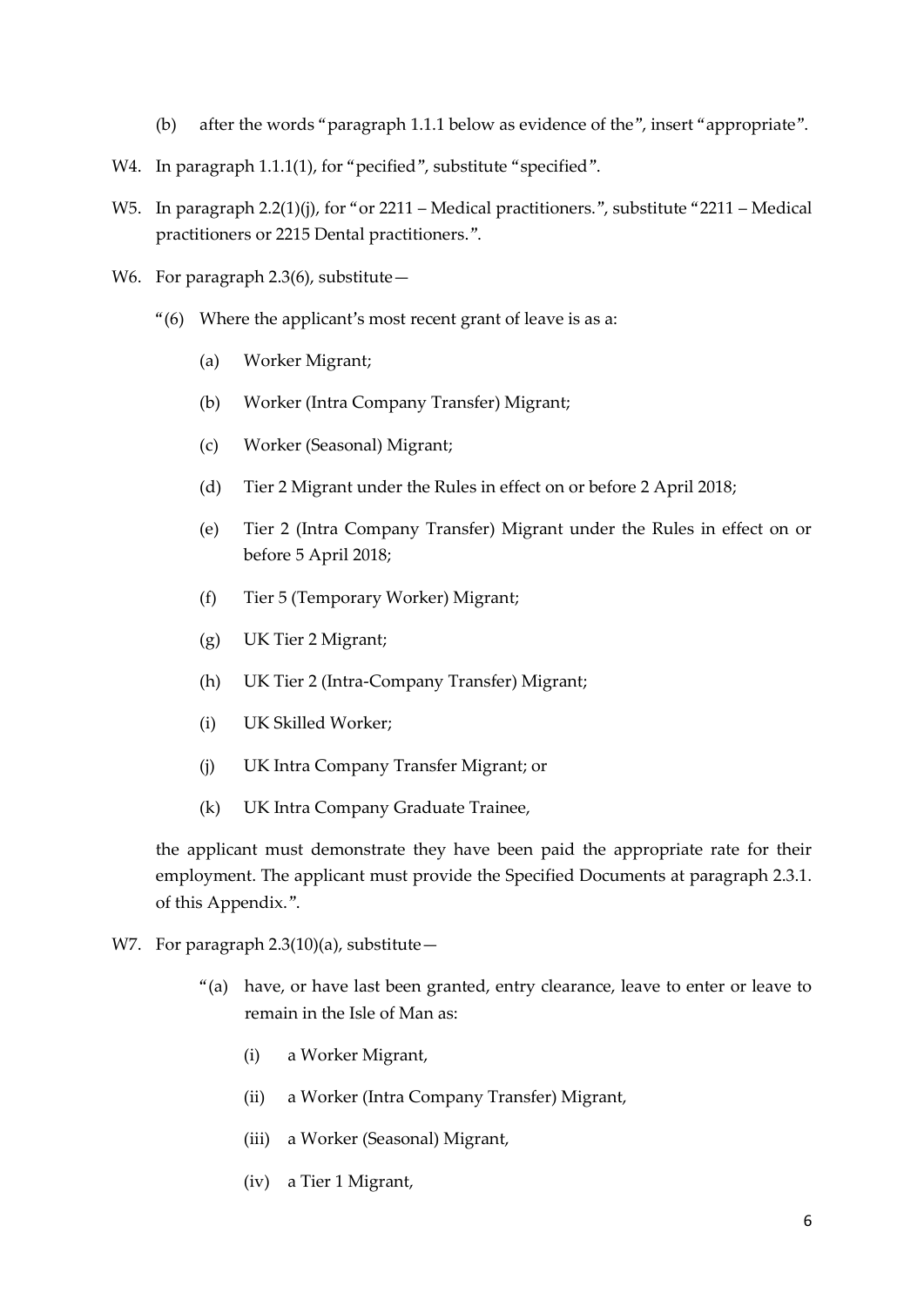- (v) a Tier 2 Migrant,
- (vi) a Tier 2 (Intra Company Transfer) Migrant
- (vii) a Representative of an Overseas Business,
- (viii) a Tier 5 (Temporary Worker) Migrant,
- (ix) the partner of a Tier 4 Migrant,
- (x) a Start-up Migrant,
- (xi) an Innovator,
- (xii) a UK Start-up Migrant, or
- (xiii) a UK Innovator
- (xiv) a UK Tier 2 Migrant,
- (xv) a UK Tier 2 (Intra-Company Transfer) Migrant,
- (xvi) a UK Skilled Worker,

(xvii) a UK Intra Company Transfer Migrant, or

(xviii) a UK Intra Company Graduate Trainee,

or".

- W8. For sub-paragraph  $2.3(24)$ (ii), substitute -
	- "(ii) SOC Codes:
		- (a) 2413 Solicitors;
		- (b) 2211 Medical Practitioners; or
		- (c) 2215 Dental Practitioners.".

W9. After Part 2, insert—

#### **"PART 2A: WORKER (SEASONAL) MIGRANT**

This route allows Isle of Man employers to employ non-settled workers for a maximum of 9 months.

At the end of the 9 month period, the migrant is required to leave the Common Travel Area for a minimum of 3 months prior to being permitted to re-apply under the Worker (Seasonal)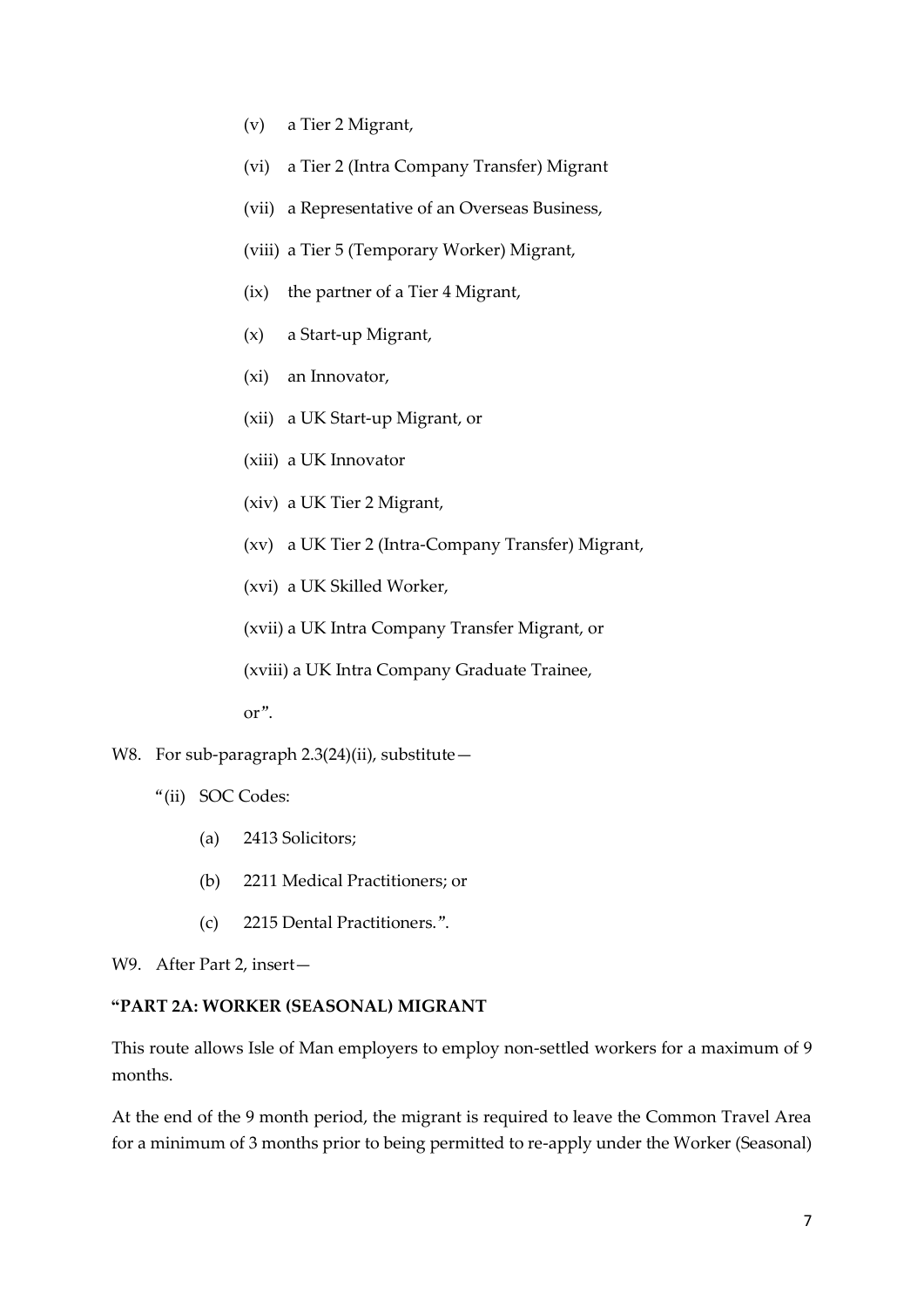Migrant route. A Worker (Seasonal) Migrant visa cannot be extended beyond the 9 month period.

Dependents are not eligible to join migrants on this route.

This is not a route to settlement.

## **2A.1 Worker (Seasonal) Migrant – Entry Clearance**

To qualify for entry clearance as a Worker (Seasonal) Migrant, an applicant must meet the requirements listed below. If the applicant meets these requirements, entry clearance will be granted. If the applicant does not meet these requirements, the applicant will be refused.

## **2A.2 Worker (Seasonal) Migrant – Requirements for Entry Clearance**

- (1) The applicant must not fall for refusal under the general grounds for refusal under Part 9 of these Rules.
- (2) The applicant must provide with the application a valid Confirmation of Employment in accordance with Part 6 of this Appendix. The Confirmation of Employment issued in respect of the applicant must confirm the applicant's eligibility for the Worker (Seasonal) Migrant visa, in accordance with Section 5 of the document entitled "Confirmation of Employment Guidance" published by the Cabinet Office<sup>4</sup> .
- (3) The applicant must meet the required level of funds set out in Appendix C of these Rules.
- (4) The applicant must meet the appropriate salary requirements for Worker (Seasonal) Migrants at Part 1.1 of this Appendix.
- (5) The applicant must be able to maintain and accommodate themselves adequately without recourse to public funds.
- (6) The applicant must not have held at any time during the 3 months immediately before the date of application:
	- (a) leave as a Worker (Seasonal) Migrant in the Isle of Man under Appendix W to the Isle of Man Immigration Rules;
	- (b) leave as a Seasonal Worker under Appendix Temporary Work Seasonal Worker to the United Kingdom's Immigration Rules;

<sup>1</sup> <sup>4</sup> [https://www.gov.im/categories/travel-traffic-and-motoring/immigration/work/workers/guidance-forms-for](https://www.gov.im/categories/travel-traffic-and-motoring/immigration/work/workers/guidance-forms-for-worker-migrant-routes/)[worker-migrant-routes/](https://www.gov.im/categories/travel-traffic-and-motoring/immigration/work/workers/guidance-forms-for-worker-migrant-routes/)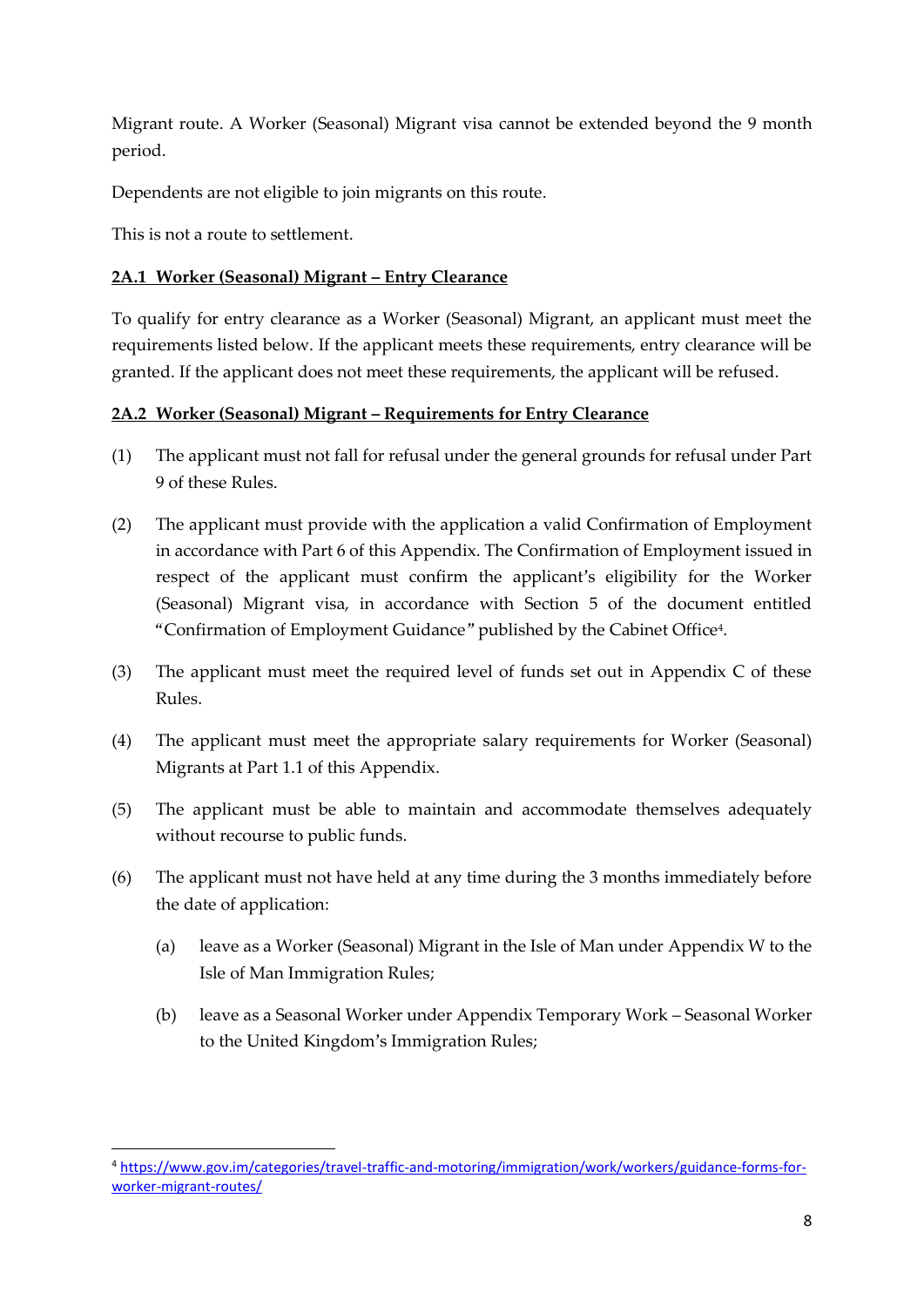- (c) leave under a Jersey Temporary Employment route as set out in Jersey's Work Permit Policy; or
- (d) leave under a Short Term Work Permit as set out in Guernsey's Work Permit Policy,
- (7) The applicant must be at least 16 years old.
- (8) Where the applicant is under 18 years of age, the applicant must be supported by the applicant's parents or legal guardian, or by one parent if that parent has sole legal responsibility for the child. The applicant's parents or legal guardian, or one parent if that if that parent has sole responsibility for the child, must confirm that they consent to the arrangements for the applicant's travel to, and reception and care in, the Isle of Man.
- (9) The applicant must not intend to take employment except as specified in the applicant's Confirmation of Employment, and in accordance with paragraph 2A.2.1(3)(c) of this Appendix.
- (10) Worker Migrants are not permitted to be self-employed or be in any arrangement akin to self-employment. For this reason the Worker (Seasonal) Migrant must not:
	- (a) have the final say in the running of the Employer's business;
	- (b) invest their own money in the Employer's business or act as surety or guarantor for the business;
	- (c) be responsible for covering the losses of the business;
	- (d) provide the major items of equipment needed to do their employment, although the Worker (Seasonal) Migrant may provide small tools required for that purpose;
	- (e) be able to employ other people on terms of the applicant's own choice, to do the work for which they themselves have been employed;
	- (f) pay themselves or another employee from the applicant's personal funds;
	- (g) be obliged to correct unsatisfactory work in their own time or expense; or
	- (h) be expected to pay their own tax and National Insurance.

The above restrictions will be construed widely and any arrangement with the Employer's business or any related business, structure or entity which amounts to selfemployment will not be permitted. The Employer will at all times be required to pay tax and National Insurance on the salary of the Worker (Seasonal) Migrant and payment of the Worker (Seasonal) Migrant by repayment of shareholder loans or similar arrangements is not permitted.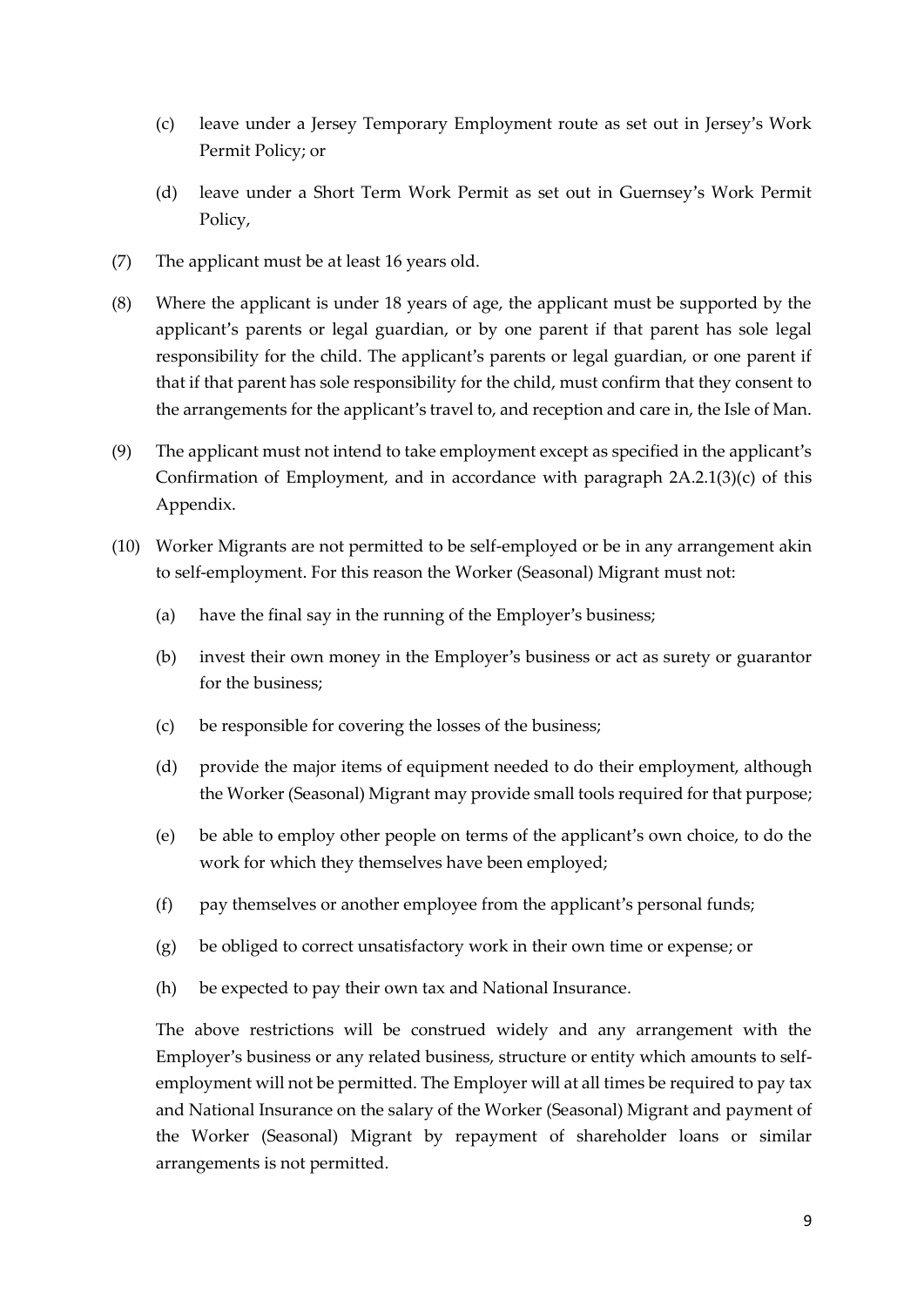- (11) Entry clearance will not be granted where the Minister or an Immigration Officer has reasonable grounds to believe that the applicant has provided a Confirmation of Employment and:
	- (a) the migrant is not appropriately qualified or registered to undertake the employment in question (or will not be by the time they begin the employment);
	- (b) the requirements of the employment as stated in any advertisement for the employment are inappropriate and have been tailored to exclude Isle of Man workers or other settled workers from being recruited; or
	- (c) the applicant is using an Employer, structure, a third party or other means to circumvent paragraph 2A.2(10).
- (12) To support the assessment in any of paragraphs 2A.2(11), if the applicant is not yet appropriately qualified or registered to do the employment in question, they must provide evidence with their application showing that they can reasonably be expected to obtain the appropriate qualification or registrations by the time they begin the employment, for example, a letter from the relevant body providing written confirmation that the applicant has registered to sit the relevant examinations.

#### **2A.2.1 Worker (Seasonal) Migrants – Period and Conditions of Grant**

- (1) Entry Clearance will be granted with effect from whichever is the earliest:
	- (a) 14 days before the start date of the applicant's employment in the Isle of Man, as recorded by the Confirmation of Employment;
	- (b) 7 days before the intended date of travel recorded by the applicant either through the relevant Home Office application, providing this is not more than 14 days after the start date of the applicant's employment in the Isle of Man, as recorded by the Confirmation of Employment; or
	- (c) the date entry clearance is granted.
- (2) Entry clearance will be granted for:
	- (a) a period of 9 months; or
	- (b) the period ending on the end date of employment as recorded on the Confirmation of Employment,

whichever is the shorter.

(3) Entry clearance will be subject to the following conditions: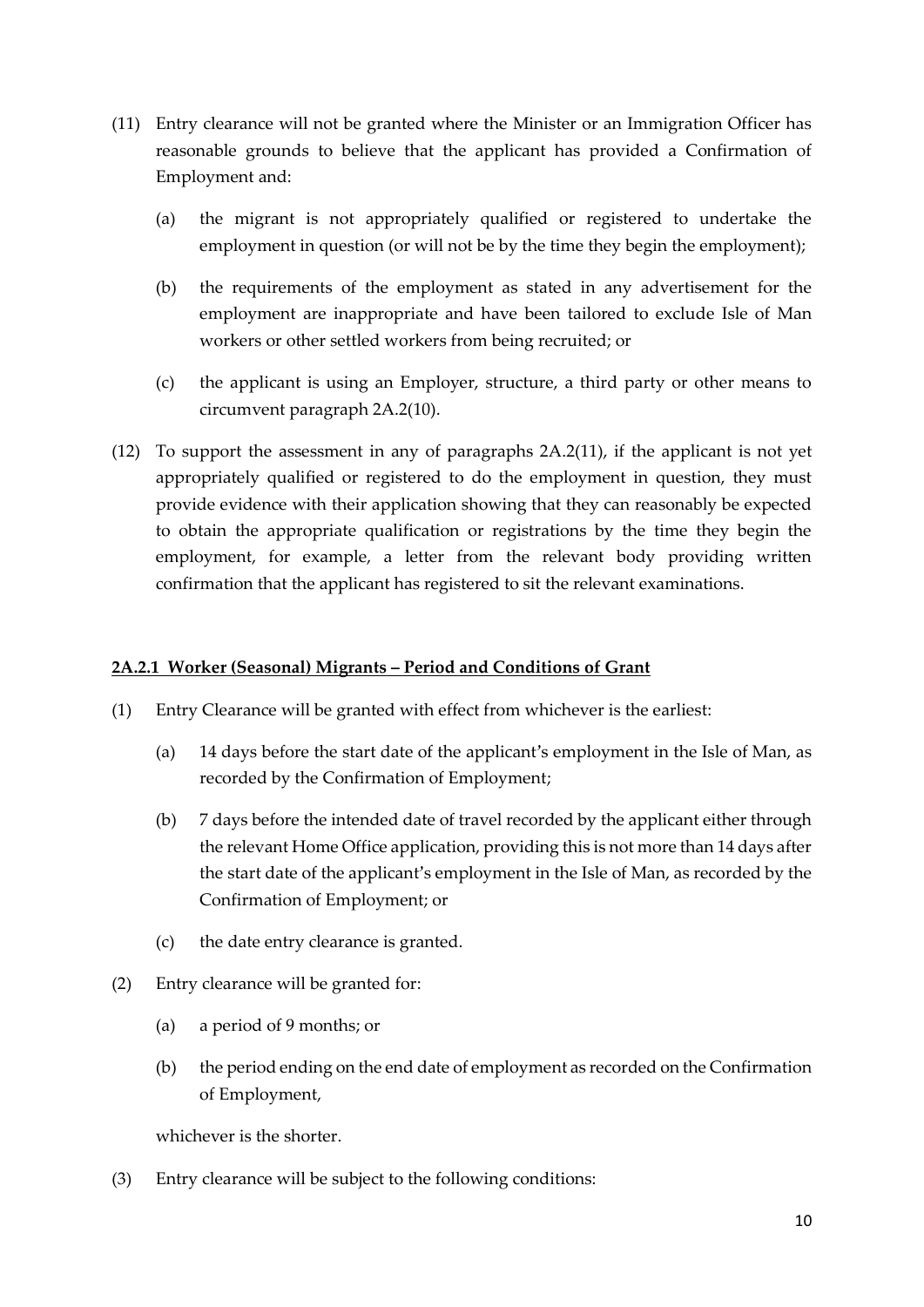- (a) no recourse to public funds;
- (b) registration with the police, if this is required by paragraph 326;
- (c) no employment except:
	- (i) working for the Employer in the employment that the Confirmation of Employment records that the migrant is being employed to do, subject to any notification of a change to the details of that employment, other than prohibited changes as defined in Part 5 of this Appendix, and for the avoidance of doubt, work done for a third party in accordance with the requirements of paragraph 6.2(6A) will be considered as work done for the Employer;
	- (ii) supplementary employment; and
	- (ii) voluntary work;
- (d) study subject to the condition set out in Part 15 of these Rules where the applicant is 18 years of age or over at the time their leave is granted, or will be aged 18 before their period of limited leave expires; and
- (e) a valid Confirmation of Employment (in accordance with paragraph 6.1 of this Appendix) must be held at all times during the grant of leave.".
- W10. In paragraph 3.2(14), for "or 2211 Medical practitioners." substitute "2211 Medical Practitioners or 2215 – Dental Practitioners.".
- W11. In paragraph 3.3(13), for "or 2211 Medical practitioners." substitute "2211 Medical Practitioners or 2215 – Dental Practitioners.".
- W12. In paragraph 6.2(3), for "the salary the migrant is to be paid", substitute "For Worker Migrants and Worker (Intra Company Transfer) Migrants, the salary the migrant is to be paid".
- W13. After paragraph 6.2(3), insert-
	- "(3A)For Worker (Seasonal) Migrants the salary the migrant is to be paid must be declared and must be a minimum of £20,800 per annum calculated on a pro rata basis for the period of engagement (which must not exceed 9 months).
- W14. For paragraph  $6.2(4)$ , substitute -
	- "(4) The Resident Labour Market Test (RLMT) must be carried out: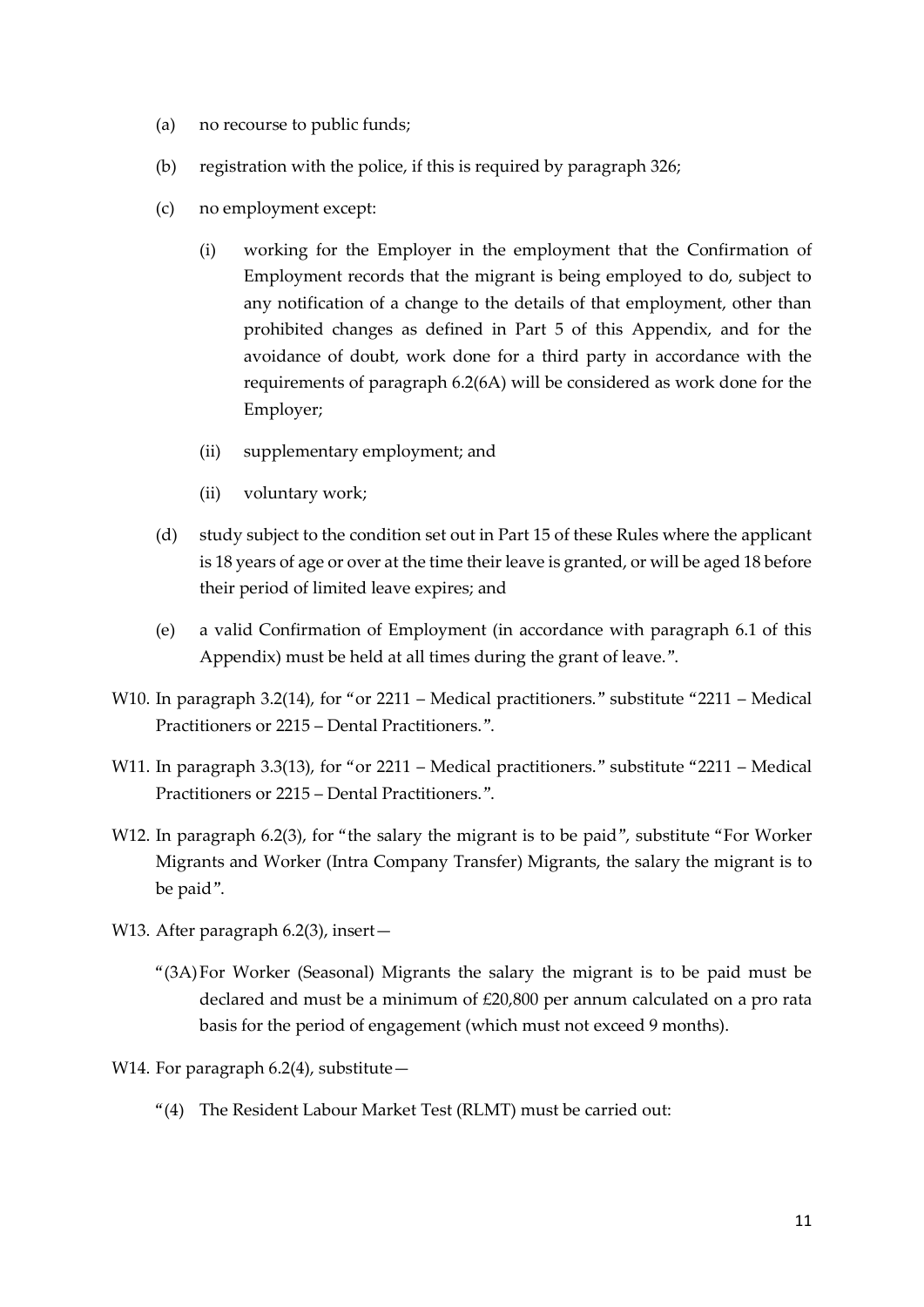- (a) for Worker Migrants and Worker (Intra Company Transfer) Migrants, as set out in paragraph 6.3, unless paragraph 6.3.1 (exemptions from test) applies; and
- (b) for Worker (Seasonal) Migrants, as set out in paragraph 6.4, unless paragraph 6.4(4) (exemptions from test) applies.".
- W15. For the heading of paragraph  $6.3$ , substitute  $-$

## "**6.3 Resident Labour Market Test (RLMT) – Worker Migrants and Worker (Intra Company Transfer) Migrants**

W16. In paragraph 6.3(1), for "Isle of Man workers, British citizen and EEA nationals", substitute "settled workers".

W17. After paragraph 6.3.2, insert-

#### "**6.4 Resident Labour Market Test (RLMT) – Worker (Seasonal) Migrants**

Where this Appendix states that the requirements of paragraph 6.4 must be met, an employment will only pass the Resident Labour Market Test if:

- (1) The role has been advertised to settled workers, at the Isle of Man JobCentre for a minimum of 14 days, unless paragraph 6.4(4) applies.
- (2) The advertisement must:
	- (a) be in English;
	- (b) be fair and must not be tailored to suit a certain person;
	- (c) be lawful under the Employment (Sex Discrimination) Act 2000, the Employment Act 2006, the Control of Employment Act 2014 and the Equality Act 2017;
	- (d) contain the employment title;
	- (e) state the main duties and responsibilities of the employment (job description);
	- (f) state the location of the employment;
	- (g) state an indication of the salary package or salary range or terms on offer;
	- (h) state the skills, qualifications and experience required for the employment;
	- (i) state the closing date for applications; and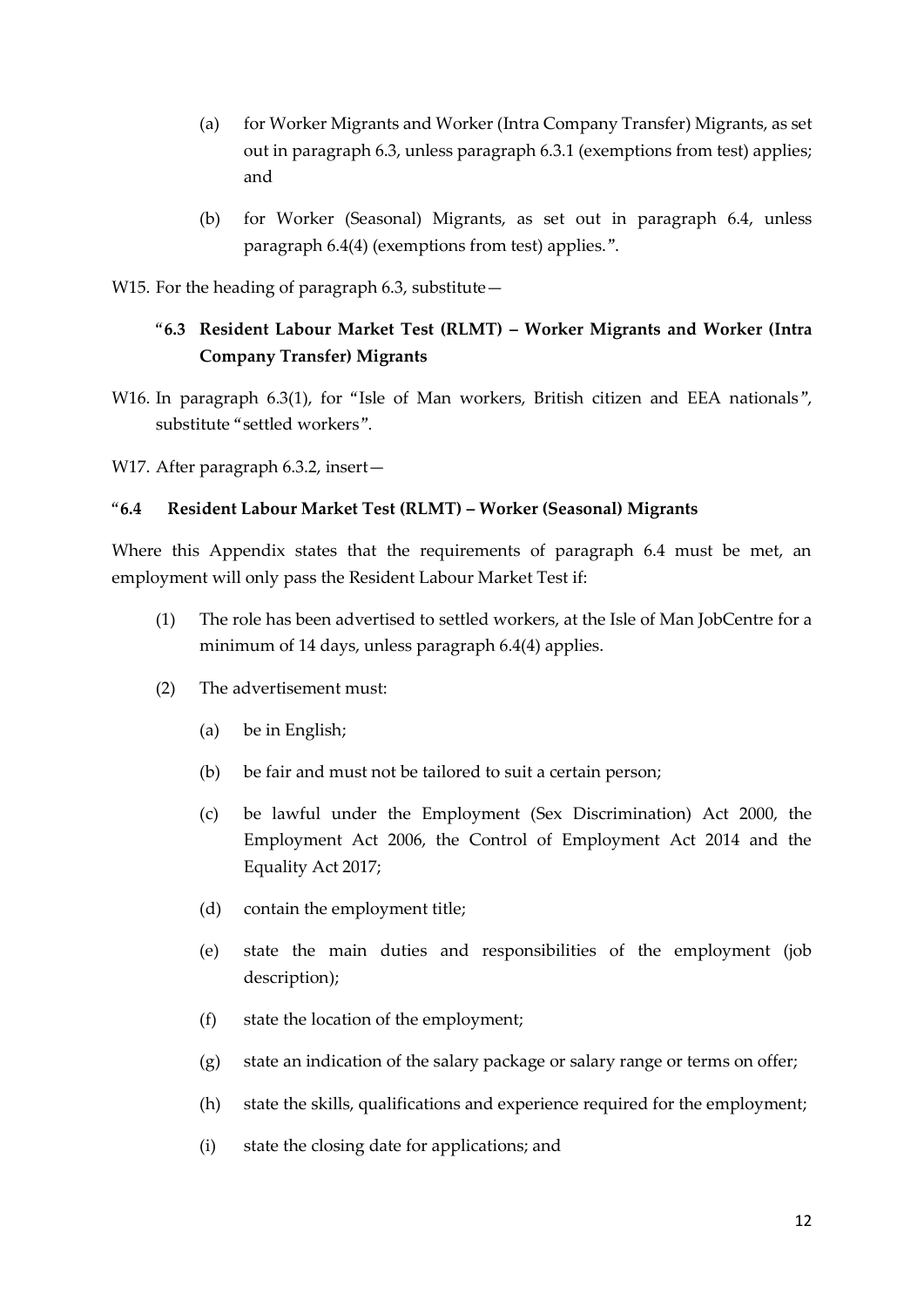- (j) have been advertised within 6 months before the date the application for a Confirmation of Employment is received by Immigration Officers.
- (3) Documentary evidence of the recruitment process is to be provided as follows:
	- (a) where settled workers have applied for employment but are considered unsuitable, the Employer must provide:
		- (i) evidence that the employment was advertised in accordance with 6.4(1), including a copy of the advertisement;
		- (ii) the specification of the employment (which must be reflected in the advertisement); and
		- (iii) brief details as to the number of applications received from settled workers and the reasons why those workers are considered unsuitable.
	- (b) Where the information in (a) is considered insufficient, the Employer may be asked to provide, in redacted form:
		- (i) short-listing summary sheets;
		- (ii) application forms or CVs of all settled workers who applied for the employment, together with reasons why those workers were considered unsuitable;
		- (iii) interview assessment sheets; or
		- (iv) the report of the chairperson of the interview panel.
- (4) the exception referred to in paragraph 6.4(1) is where the eligible SOC code set out in Section 5 of the "Confirmation of Employment guidance" published by the Cabinet Office is listed as "Key Employment"<sup>5</sup> .

## **MADE 11 February 2022**

## **KATE LORD-BRENNAN**

*Minister for the Cabinet Office*

1

<sup>5</sup> [https://www.gov.im/categories/travel-traffic-and-motoring/immigration/work/workers/guidance-forms-for](https://www.gov.im/categories/travel-traffic-and-motoring/immigration/work/workers/guidance-forms-for-worker-migrant-routes/)[worker-migrant-routes/](https://www.gov.im/categories/travel-traffic-and-motoring/immigration/work/workers/guidance-forms-for-worker-migrant-routes/)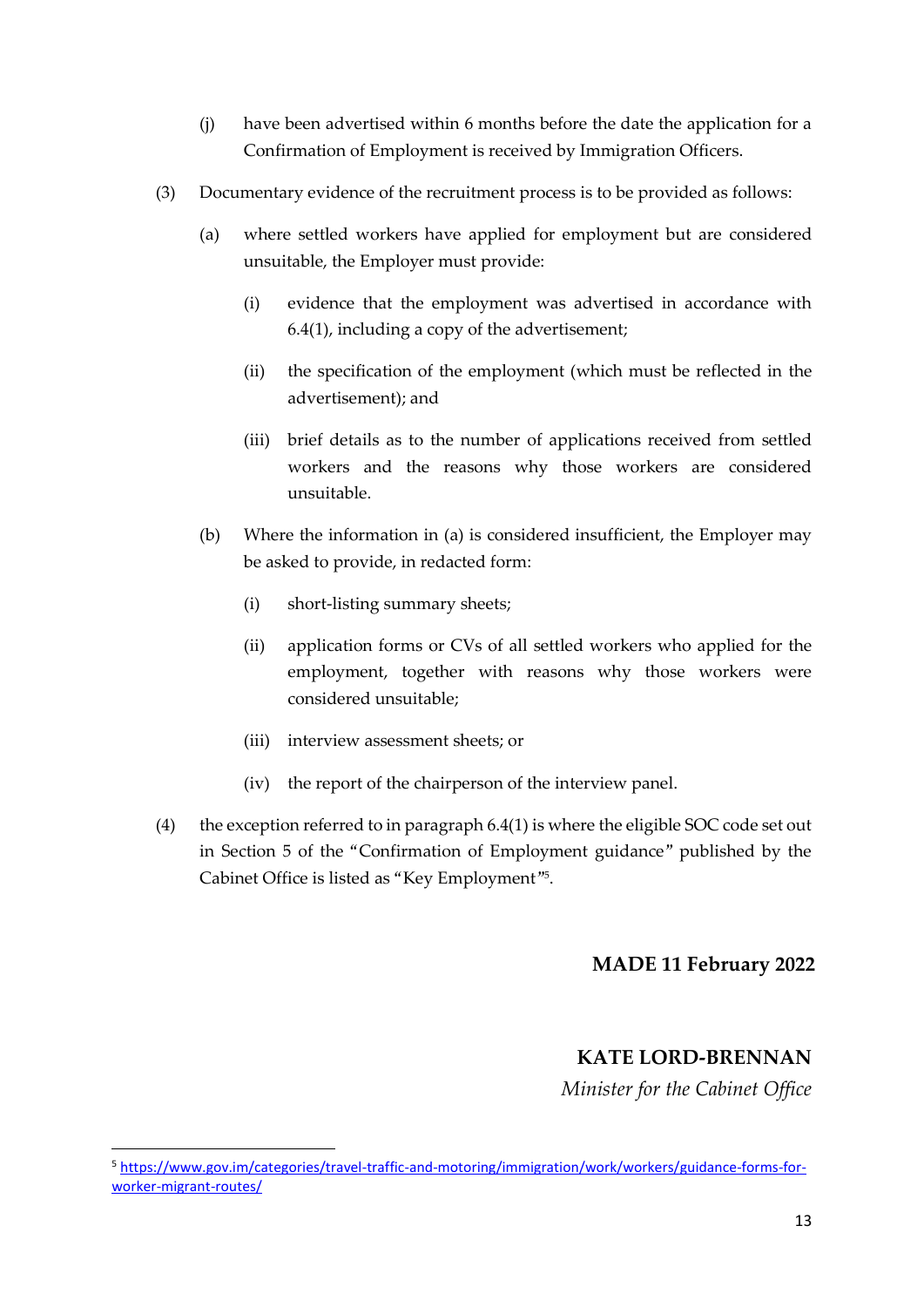# **Explanatory Note**

# **to the Statement of Changes In Immigration Rules SD 2022/0052**

*(This note is not part of the Statement of Changes in Immigration Rules)*

This Statement of Changes in Immigration Rules makes the following changes:

## Introduction of the Worker (Seasonal) Migrant route

A new immigration route has been created within Appendix W to the Isle of Man Immigration Rules, called the Worker (Seasonal) Migrant route.

This new route allows Isle of Man Employers to hire non-British and non-Irish nationals overseas for a maximum of 9 months.

At the end of the 9 month period, the migrant is required to leave the Common Travel Area for a minimum of 3 months prior to being permitted to re-apply under the Worker (Seasonal) Migrant route. A Worker (Seasonal) Migrant visa cannot be extended beyond the 9 month period.

In order to begin the visa application process for a Worker (Seasonal) Migrant, employers must first apply to the Immigration Service for a Confirmation of Employment document, and quote an eligible Standard Occupational Classification (SOC) code. Eligible SOC codes for the Worker (Seasonal) Migrant route are set out in the Confirmation of Employment guidance document that is published by Cabinet Office.

Unless the SOC code is listed as key employment, the Resident Labour Market Test (RLMT) must be carried out in respect of the migrant. In order to meet the RLMT, the employment must have been advertised in the Isle of Man JobCentre for at least 14 days prior to the application for the Confirmation of Employment.

Key overview:

- Applicants must hold a valid Confirmation of Employment.
- Worker (Seasonal) Migrants must be paid a minimum salary of £20,800.
- There are no English language requirements for the Worker (Seasonal) Migrant route.
- Applicants must have held at least £945 in funds available to them, or alternatively, the employer may certify on the Confirmation of Employment application that they agree to pay for maintenance and accommodation if necessary.
- Applicants cannot have held leave as a Worker (Seasonal) Migrant or an equivalent temporary work route in the UK or Channel Islands within 3 months prior to the date of application.
- Worker (Seasonal) Migrants may switch into the Worker Migrant route while they are in country if they meet the requirements of that route.